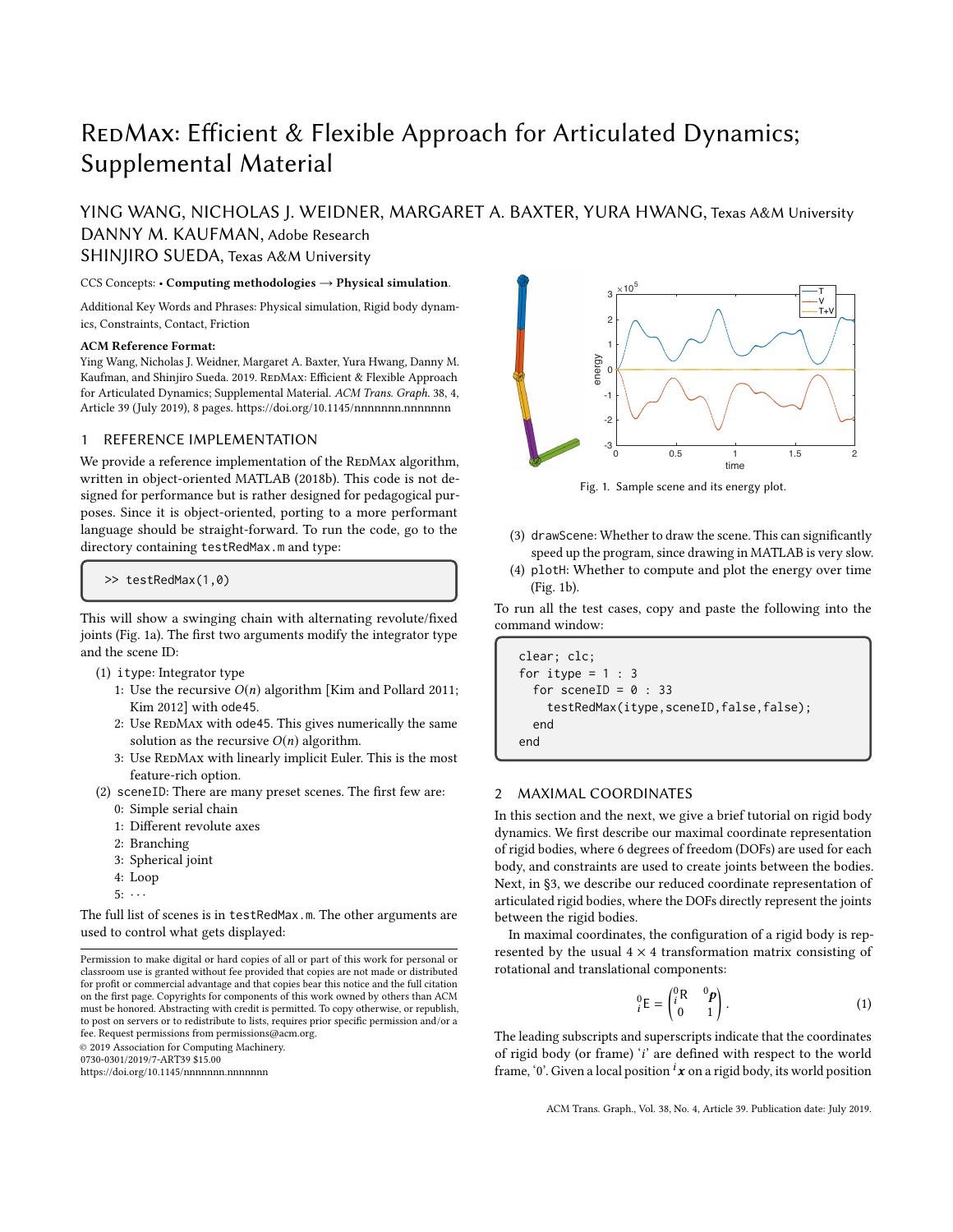is

$$
{}^{0}\mathbf{x} = {}^{0}_{i}\mathsf{E}^{i}\mathbf{x}, \qquad (2)
$$

where we have omitted the homogeneous coordinates for brevity.

The spatial velocity,  ${}^{i}\phi_{i}$ , also called a "twist," is composed of the angular component,  ${}^{i}\omega_{i}$ , and the linear component,  ${}^{i}\nu_{i}$ , both expressed in body coordinates: expressed in body coordinates:

$$
{}^{i}\phi_{i} = \begin{pmatrix} {}^{i}\omega_{i} \\ {}^{i}\nu_{i} \end{pmatrix} . \tag{3}
$$

For a rigid body moving with spatial velocity,  ${}^{i}\phi_{i}$ , the world<br>locity of a point  ${}^{i}x$  offixed to the rigid body is expressed as: velocity of a point,  $\boldsymbol{i}$ **x**, affixed to the rigid body is expressed as:

$$
{}^{0}\dot{\boldsymbol{x}} = {}^{0}_{i}R \left( [{}^{i}\boldsymbol{x}]^{\top} \quad I \right) {}^{i}\phi_{i}, \tag{4}
$$

where [*a*] is the 3  $\times$  3 cross-product matrix such that [*a*]**.** 

The spatial velocity transforms from one frame to another according to the adjoint of the coordinate transform, which is defined from the rigid transform  $_i^0$ E:

$$
{}_{i}^{0}\text{Ad} = \begin{pmatrix} {}_{i}^{0}\text{R} & 0 \\ {}_{i}^{0}p_1 {}_{i}^{0}\text{R} & {}_{i}^{0}\text{R} \end{pmatrix}.
$$
 (5)

The spatial velocity of the  $i^{th}$  rigid body in world coordinates is then then

$$
{}^{0}\phi_{i} = {}^{0}_{i}\text{Ad}{}^{i}\phi_{i}.
$$
 (6)

The time derivative of the adjoint, dropping the superscripts and subscripts for brevity, can be expressed as:

$$
\dot{\mathbf{A}}\mathbf{d} = \begin{pmatrix} \dot{\mathbf{R}} & 0 \\ [\mathbf{p}]\mathbf{R} + [\mathbf{p}]\dot{\mathbf{R}} & \dot{\mathbf{R}} \end{pmatrix}.
$$
 (7)

This can be factored into a product of two matrices,  $Ad(E)$  and  $ad(\phi)$ :

<span id="page-1-1"></span>
$$
\text{Ad}(\mathsf{E}, \phi) = \underbrace{\begin{pmatrix} \mathsf{R} & 0 \\ \left[\mathbf{p}\right] \mathsf{R} & \mathsf{R} \end{pmatrix}}_{\text{Ad}(\mathsf{E})} \underbrace{\begin{pmatrix} [\omega] & 0 \\ \left[\mathbf{r}\right] & [\omega] \end{pmatrix}}_{\text{ad}(\phi)},\tag{8}
$$

where we have added the parameter list to more be explicit. The second factor, ad =  $Ad^{-1}$  Ad, is the spatial cross product matrix, which is the adjoint action of the Lie algebra on itself [\[Selig 2004;](#page-7-1) [Kim 2012\]](#page-6-1).

Finally, the Newton-Euler equations of motion of a single rigid body can be written in a compact form as:

<span id="page-1-4"></span>
$$
M_i \dot{\phi}_i = [\text{Coriolis forces}] + [\text{body forces (e.g., gravity)}]
$$
  
= 
$$
ad(\phi_i)^{\top} M_i \phi_i + f_{\text{body}}(E_i),
$$
 (9)

where,  $M_i$  is the spatial inertia of the rigid body,  $\dot{\phi}_i$  is the *acceleration* of the rigid body, and ad( $\phi$ ) is the spatial cross product matrix from of the rigid body, and  $ad(\phi_i)$  is the spatial cross product matrix from<br>Eq. (8) The mass matrix is diagonal because we express all velocities [Eq. \(8\).](#page-1-1) The mass matrix is diagonal because we express all velocities in body coordinates-i.e., we use a body-fixed frame aligned with the principal axis of the body and whose origin is coincident with the center of mass of the body. By stacking all of the maximal acceleration DOFs together,  $\ddot{q}_m = (\dot{\phi}_1^T)$  $\begin{matrix} \nabla_1 & \cdots & \phi_n^{\top} \\
\vdots & \ddots & \vdots \\
\mathsf{DOEs:} & \end{matrix}$  $\left(\begin{matrix} \overline{r} \\ n \end{matrix}\right)^{\top}$ , we arrive at the following linear system for maximal DOFs:

<span id="page-1-2"></span>
$$
M_m \ddot{q}_m = f_m. \tag{10}
$$

ACM Trans. Graph., Vol. 38, No. 4, Article 39. Publication date: July 2019.

## <span id="page-1-0"></span>3 REDUCED COORDINATES

In reduced coordinates, we express the state of the system using a reduced set of coordinates, such as joint angles. For the types of joints we are interested in, including highly complex joints, such as the spline curve and surface joints [\[Lee and Terzopoulos 2008\]](#page-6-2), there is a linear relationship between the maximal and reduced velocities. Denoting by  $\dot{\mathsf{q}}_m$  the vector of all maximal velocities and by  $\dot{\mathsf{q}}_r$  the vector of all reduced velocities, we have:

<span id="page-1-3"></span>
$$
\dot{\mathbf{q}}_m = \mathbf{J}_{mr}\dot{\mathbf{q}}_r, \quad \ddot{\mathbf{q}}_m = \dot{\mathbf{J}}_{mr}\dot{\mathbf{q}}_r + \mathbf{J}_{mr}\ddot{\mathbf{q}}_r,\tag{11}
$$

where  $J_{mr}$  is the Jacobian matrix that transforms velocities from reduced to maximal, which we derive later in this section. Then, combining [Eq. \(10\)](#page-1-2) and [Eq. \(11\),](#page-1-3) we obtain

$$
\left(\mathbf{J}_{mr}^{\top}\mathbf{M}_{m}\mathbf{J}_{mr}\right)\ddot{\mathbf{q}}_{r}=\mathbf{J}_{mr}^{\top}\left(\mathbf{f}_{m}-\mathbf{M}_{m}\mathbf{J}_{mr}\dot{\mathbf{q}}_{r}\right). \tag{12}
$$

The reduced inertia matrix,  $M_r = \int_{mr}^{T} M_m \int_{mr}$  is much smaller than their maximal counterpart. Furthermore, we do not require constraints, since the Jacobian automatically projects forces down to the reduced space. The last term,  $-J_{mr}^{\top} M_m \dot{J}_{mr} \dot{q}_r$ , is the extra quadratic velocity vector due to the change of coordinates, in analogy to the Coriolis force in [Eq. \(9\)](#page-1-4) [\[Shabana 2013\]](#page-7-2).

Assuming there are no loops, we have a tree structure describing the topology of the system. (Loops are handled with constraints.) Furthermore, we have a one-to-one relationship between a body and a joint—every body has a joint between itself and its parent body. The body frame is aligned to the body's inertial frame (as described below [Eq. \(9\)\)](#page-1-4), and the joint frame is aligned according to the joint type (e.g.,  $Z$  axis along the axis of rotation). We will use  $i$  to denote a body,  $j$  to denote its corresponding joint, and  $p$  to denote the parent  $body$  of  $i$  (or to the parent joint of  $j$  depending on the context).

The twists of bodies  $p$  and  $i$  at joint  $j$  are

$$
{}^{j}\phi_{p} = {}^{j}_{p}\text{Ad}^{p}\phi_{p}, \quad {}^{j}\phi_{i} = {}^{j}_{i}\text{Ad}^{i}\phi_{i}, \tag{13}
$$

<span id="page-1-5"></span>and their relative twist is j

$$
\dot{\phi}_j = \frac{j_{\phi_i} - j_{\phi_p}}{i A d \phi_i - \frac{j}{p} A d^p \phi_p}
$$
\n
$$
= \frac{j}{i} A d^i \phi_i - \frac{j}{i} A d^i \phi_i A d^p \phi_p,
$$
\n(14)

where 0 indicates the world frame. Since *i* owns the joint,  ${}^{j}_{i}$ Ad is constant. (It is constructed from  $i<sup>i</sup>$ E, which represents where the *i*'s<br>hody frame is wet to the joint frame, which is set at initialization body frame is wrt to the joint frame, which is set at initialization.) Note that in maximal coordinates, we store positions wrt the world and velocities wrt the body itself. In other words, for each body, we store  ${}_{1}^{0}$ E and  ${}_{1}^{i} \phi_{i}$ . So in the above expression, the adjoint matrices of the form  ${}^0_i$ Ad and  ${}^i_0$ Ad can be computed easily from  ${}^0_i$ E. We can rearrange [Eq. \(14\)](#page-1-5) to solve for body i's spatial velocity:

$$
{}_{i}^{j}Ad\,i\phi_{i} = {}_{i}^{j}Ad\,i_{0}^{i}Ad\,i_{p}^{0}Ad\,i_{p}^{0} + {}_{j}^{j}\phi_{j}
$$
  
\n
$$
{}_{i}^{i}\phi_{i} = {}_{0}^{i}Ad\,i_{p}^{0}Ad\,i_{p}^{0} + {}_{j}^{i}Ad\,i_{p}^{i}.
$$
\n(15)

<span id="page-1-6"></span>What this expression implies is that if we know the parent body's velocity,  $p_{\phi_p}$ , and the joint's velocity,  $\psi_j$ , we can compute the child body's velocity,  ${}^{i}\phi_{i}$ . In reduced coordinates, we parameterize  ${}^{j}\phi_{j}$  not with the full 6 degrees of freedom but with some subset  $\dot{q}_j \subseteq \mathbb{R}^6$ .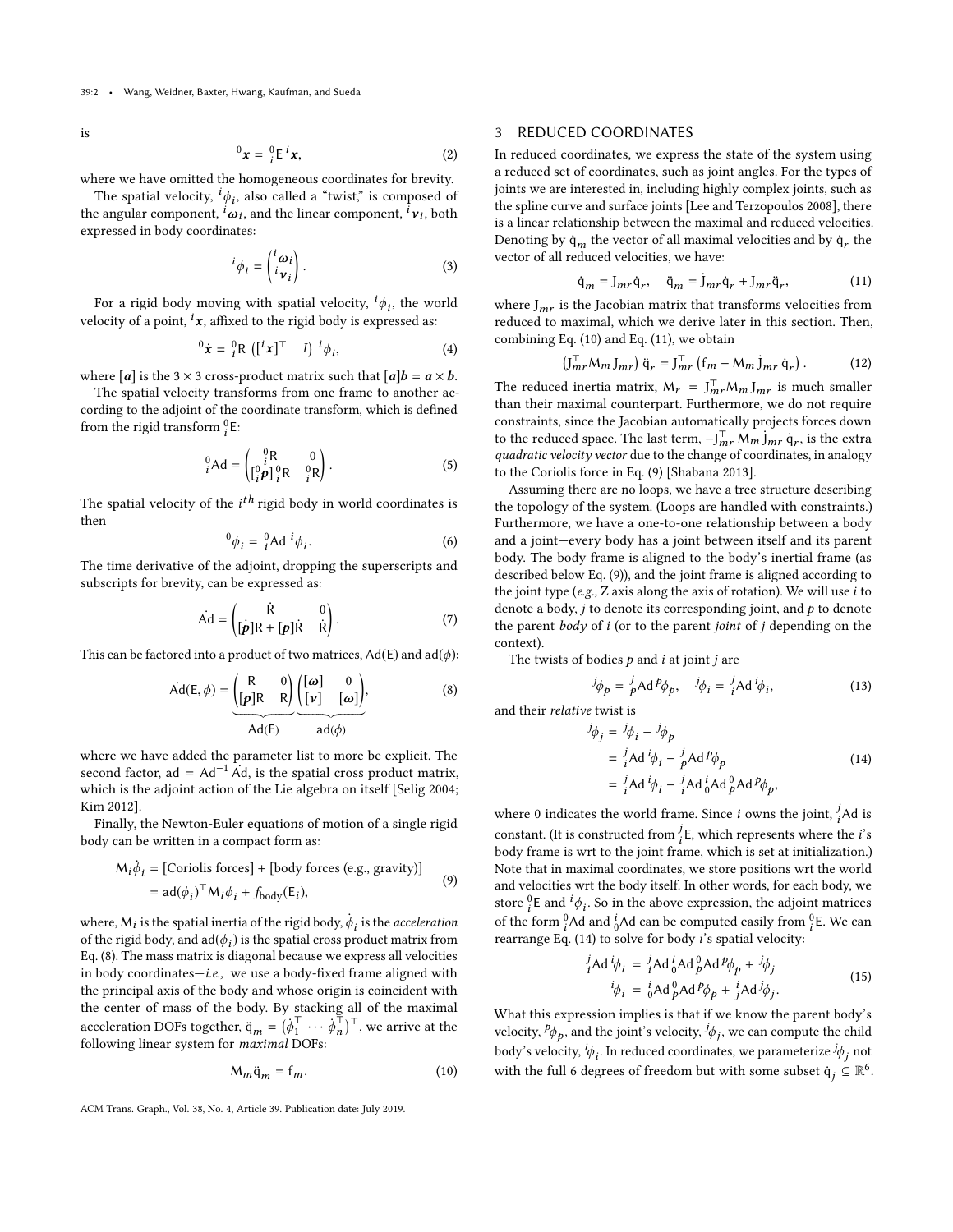For example, if we are using a revolute joint about the Z axis, we can write

<span id="page-2-1"></span>
$$
{}^{j}\phi_{j} = S_{j}\dot{q}_{j}, \quad S_{j} = \begin{pmatrix} 0 & 0 & 1 & 0 & 0 & 0 \end{pmatrix}^{\top}.
$$
 (16)

We use S here to follow the notation of [Park et al.](#page-7-3) [\[1995\]](#page-7-3) and [Kim](#page-6-1) [\[2012\]](#page-6-1). S takes on this simple constant form for revolute joints, but in general is a nonlinear function of the joint's DOFs,  $\dot{\mathsf{q}}_j.$  Derivations of other joint types are included in [§4](#page-2-0) and [§5.](#page-4-0) Combining [Eq. \(15\)](#page-1-6) and [Eq. \(16\),](#page-2-1) we obtain the recursive expression for the velocity of body i:

$$
{}^{i}\phi_{i} = {}^{i}_{p}\text{Ad}^{p}\phi_{p} + {}^{i}_{j}\text{Ad}S_{j}\dot{\mathbf{q}}_{j}, \qquad (17)
$$

where  ${}_{p}^{i}$ Ad =  ${}_{0}^{i}$ Ad  ${}_{p}^{0}$ Ad.

This relationship can be recursively applied to form the system Jacobian. For example, for a serial chain with three links, the Jacobian is the following lower triangular matrix, where we have explicitly labeled each body quantity with  $i$  and joint quantity with  $j$ :

<span id="page-2-5"></span>
$$
\underbrace{\begin{pmatrix} i1 \phi_{i1} \\ i2 \phi_{i2} \\ i3 \phi_{i3} \end{pmatrix}}_{\dot{q}_m} = \underbrace{\begin{pmatrix} i1 \text{Ad } S_{j1} & 0 & 0 \\ i2 \text{Ad } i1 \text{Ad } S_{j1} & i2 \text{Ad } S_{j2} & 0 \\ i1 \text{Ad } i1 \text{Ad } j1 \text{Ad } S_{j1} & i2 \text{Ad } S_{j2} & 0 \\ \frac{i3 \text{Ad } i2 \text{Ad } i1 \text{Ad } j1 \text{Ad } S_{j1} & i2 \text{Ad } j2 \text{Ad } S_{j2} & i3 \text{Ad } S_{j3} \end{pmatrix}}_{J_{mr}} \underbrace{\begin{pmatrix} \dot{q}_{j1} \\ \dot{q}_{j2} \\ \dot{q}_{j2} \end{pmatrix}}_{\dot{q}_r}.
$$
\n(18)

The pseudocode to fill  ${\rm J}_{mr}$  is given in [Alg. 1.](#page-2-2) This function must be called on the joints in a tree traversal order starting from the root. This function takes advantage of the recursive structure of the tree hierarchy—as we traverse through the ancestors, we use the products already computed by the ancestors. Since this matrix has  $O(n^2)$ <br>elements, it takes  $O(n^2)$  time to fill, even with its requiring structure elements, it takes  $O(n^2)$  time to fill, even with its recursive structure.<br>If we only need the product of this matrix with a vector, we only If we only need the product of this matrix with a vector, we only need  $O(n)$  time, as shown in [Alg. 2](#page-2-3) and [Alg. 3,](#page-2-4) a strategy implicitly exploited by the recursive dynamics algorithm [\[Featherstone 1983;](#page-6-3) [Kim 2012\]](#page-6-1).

To compute  $\dot{J}$ , we can take the derivative of each term in [Eq. \(18\).](#page-2-5) For the diagonal terms, the derivative is

$$
\dot{\mathbf{J}}(i,j) = \dot{j} \mathbf{A} \, \dot{\mathbf{S}}_j,\tag{19}
$$

which is 0 for revolute joints, since  $S$  is constant. For off-diagonal terms, we traverse the hierarchy through the joint's ancestors back to the root, and the recursive expression for the derivative is

$$
\dot{\mathbf{J}}(i,a) = \frac{i}{p} \dot{\mathbf{A}} \mathbf{d} \mathbf{J}(p,a) + \frac{i}{p} \mathbf{A} \mathbf{d} \dot{\mathbf{J}}(p,a), \tag{20}
$$

<span id="page-2-2"></span>Algorithm 1 Fills the Jacobian matrix and its time derivative

1: while forward traversal do 2:  $J(i, j) = \int_{i}^{i} Ad S_j$ 3:  $\dot{J}(i, j) = \frac{i}{j} \text{Ad}\,\dot{S}_j$ 4: ancestor  $a =$  parent *joint* of *j*<br>5: **while**  $a \neq$  null **do** 5: while  $a \neq \text{null}$  do<br>6:  $[(i, a) = \frac{i}{b} \text{Ad}](i)$ 6:  $J(i, a) = \frac{i}{p} Ad J(p, a) \rightarrow p = p(i)$  is the parent *body* of *i* 7:  $\dot{J}(i, a) = \frac{\hat{i}}{p} \dot{A} d J(p, a) + \frac{\hat{i}}{p} A d \dot{J}(p, a)$ 8:  $a = a's$  parent joint<br>9: **end while** end while 10: end while

<span id="page-2-3"></span>**Algorithm 2** Computes products  $y = Jx$  and  $z = Jx$ 

1: while forward traversal do 2:  $y(i) = \int_{i}^{i} A dS_{j} x(j)$ 3:  $z(i) = \int_{i}^{i} \text{Ad}\,\dot{S}_{j} x(j)$ 4: if  $p \neq \text{null}$  then  $\rho = p(j)$  is the parent joint of j 5:  $y(i) := \frac{i}{p} \text{Ad } y(p)$ 6:  $z(i)$  +=  $\hat{i}_p$ Ad  $z(p)$  +  $\hat{i}_p$ Ad  $y(p)$ 7: end if 8: end while

<span id="page-2-4"></span>

| <b>Algorithm 3</b> Computes product $x = J^T u$ |                                              |  |                                                                                         |
|-------------------------------------------------|----------------------------------------------|--|-----------------------------------------------------------------------------------------|
|                                                 | 1: <b>while</b> backward traversal <b>do</b> |  |                                                                                         |
| 2:                                              | $y_i = y(i)$                                 |  |                                                                                         |
| 3:                                              | for all children $c$ do                      |  | $\triangleright$ c = c( <i>i</i> ) is a child joint of <i>i</i>                         |
| 4:                                              |                                              |  | $y_i \rightarrow \alpha_c$ $\rightarrow \alpha$ is a temp variable stored by each joint |
| 5:                                              | end for                                      |  |                                                                                         |
| 6:                                              | $\alpha_i = \frac{i}{p} \text{Ad}^\top y_i$  |  | $\triangleright$ to be used by <i>j</i> 's parent later                                 |
| 7:                                              | $x(j) = S_i^{\top} i_i A d^{\top} y_i$       |  |                                                                                         |
|                                                 | 8: end while                                 |  |                                                                                         |

where  $a = a(j)$  is an ancestor *joint* of *j*, and  $p = p(i)$  is the parent *body* of *i*. To compute  $\frac{1}{p}$  Ad, we use [Eq. \(8\)](#page-1-1) and the identity for taking the derivative of the matrix inverse:  $\dot{A}^{-1} = -A^{-1} \dot{A} A^{-1}$ :

$$
{}_{p}^{i}Ad = -{}_{0}^{i}Ad\, {}_{i}^{0}Ad\, {}_{0}^{i}Ad\, {}_{p}^{0}Ad + \, {}_{0}^{i}Ad\, {}_{p}^{0}Ad. \qquad (21)
$$

## <span id="page-2-0"></span>4 BASIC JOINT TYPES

To model most mechanisms, we only require just a few basic joint types. The most important are the fixed joint [\(§4.1\)](#page-2-6), the prismatic joint [\(§4.2\)](#page-2-7), and the revolute joint [\(§4.5\)](#page-3-0).

For all joint types, the joint transform is a  $4 \times 4$  matrix that defines where the joint, *j*, is wrt its parent joint,  $p(j)$ :

$$
{}_{j}^{p}E = {}_{j}^{p}E_{0} Q_{j}(q_{j}), \qquad (22)
$$

where  $_{j}^{p}$  E<sub>0</sub> is the initial transform (often a translation) that specifies where the joint is wrt its parent joint, and  $\mathbf{Q}_j(\mathbf{q}_j)$  is the transform that actually applies the degrees of freedom of that joint. Additionally, for each joint type, we require S and  $\dot{S}$  for the computation of J and  $\dot{J}$ .

#### <span id="page-2-6"></span>4.1 Fixed Joint

A fixed joint is used for rigidly attaching two bodies together. For a fixed joint,  $q_j = \emptyset$ , and  $Q_j(q_j)$  is simply the 4 × 4 identity matrix. The joint Jacobian,  $S$ , is an empty  $6 \times 0$  matrix.

#### <span id="page-2-7"></span>4.2 Prismatic Joint

A prismatic joint allows one degree of translational freedom. Let  $a$ represent the axis along which the joint is able to translate. Then

$$
Q_j(q_j) = \begin{pmatrix} I & aq_j \\ 0 & 1 \end{pmatrix},
$$
 (23)

ACM Trans. Graph., Vol. 38, No. 4, Article 39. Publication date: July 2019.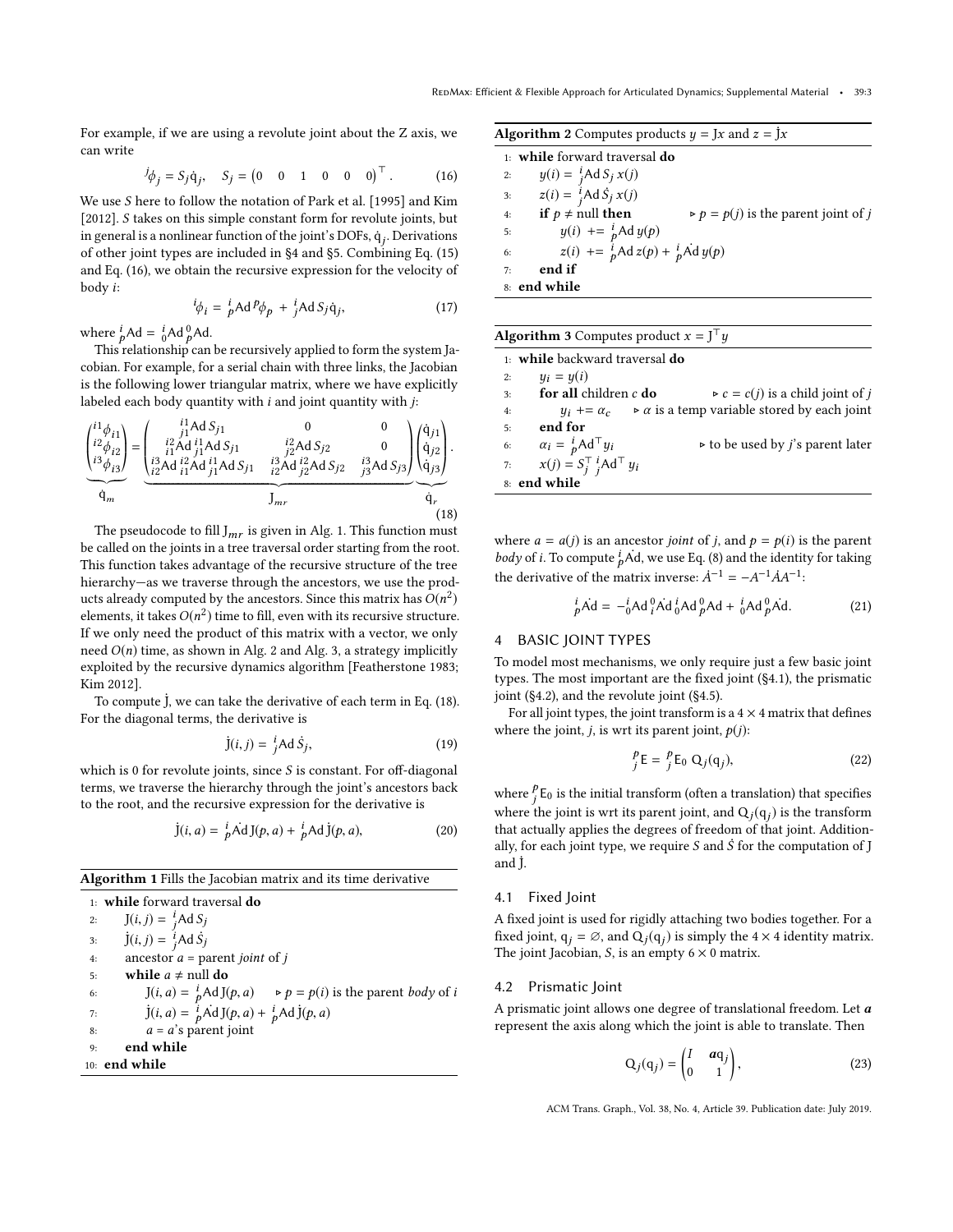which is a  $4 \times 4$  translation matrix. The corresponding joint Jacobian is

$$
S = \begin{pmatrix} 0 \\ a \end{pmatrix} \in \mathbb{R}^{6 \times 1}.
$$
 (24)

#### 4.3 Planar Joint

A planar joint allows translation in two directions. We assume that the joint is oriented so that the allowed motion is in the X-Y plane. Then

$$
Q_j(q_j) = \begin{pmatrix} I & 0 & q_j \\ 0 & 1 & 0 \\ 0 & 0 & 1 \end{pmatrix},
$$
 (25)

which is again a 4 × 4 translation matrix. The corresponding joint Jacobian is

$$
S = \begin{pmatrix} 0 & 0 \\ 0 & 0 \\ 0 & 0 \\ 1 & 0 \\ 0 & 1 \\ 0 & 0 \end{pmatrix} \in \mathbb{R}^{6 \times 2}.
$$
 (26)

#### 4.4 Translational Joint

A translational joint allows full translation (but no rotation).

$$
Q_j(q_j) = \begin{pmatrix} I & q_j \\ 0 & 1 \end{pmatrix}, \tag{27}
$$

and the corresponding joint Jacobian is

$$
S = \begin{pmatrix} 0 \\ I \end{pmatrix} \in \mathbb{R}^{6 \times 3}.
$$
 (28)

## <span id="page-3-0"></span>4.5 Revolute Joint

A revolute joint allows rotation about an axis,  $a$ . The rotation matrix is constructed from the (axis, angle) pair:  $(a, q_j)$ .

$$
Q_j(q_j) = \begin{pmatrix} R(a, q_j) & 0 \\ 0 & 1 \end{pmatrix},
$$
 (29)

and the corresponding joint Jacobian is

$$
S = \begin{pmatrix} a \\ 0 \end{pmatrix} \in \mathbb{R}^{6 \times 3}.
$$
 (30)

#### 4.6 Universal Joint

A universal joint allows bending in X and Y but no twisting along Z. We start with the rotation matrix corresponding to the XYZ Euler angles:

$$
R = \begin{pmatrix} c_2c_3 & -c_2s_3 & s_2 \\ c_1s_3 + s_1s_2c_3 & c_1c_3 - s_1s_2s_3 & -s_1c_2 \\ s_1s_3 - c_1s_2c_3 & s_1c_3 + c_1s_2s_3 & c_1c_2 \end{pmatrix},
$$
(31)

where  $c_1 = \cos(q_1), c_2 = \cos(q_2)$ , etc. We then fix the third angle at 0. so that  $c_2 = 1$  and  $s_2 = 0$ . This gives us 0, so that  $c_3 = 1$  and  $s_3 = 0$ . This gives us

$$
R = \begin{pmatrix} c_2 & 0 & s_2 \\ s_1 s_2 & c_1 & -s_1 c_2 \\ -c_1 s_2 & s_1 & c_1 c_2 \end{pmatrix}.
$$
 (32)

ACM Trans. Graph., Vol. 38, No. 4, Article 39. Publication date: July 2019.

Q is then

$$
Q = \begin{pmatrix} R & 0 \\ 0 & 1 \end{pmatrix}.
$$
 (33)

The joint Jacobian, S, is going to be a  $6 \times 2$  matrix. To get the 1st column of S, we take the derivative of R wrt  $q_1$  and premultiply<br>by  $P^{\top}$  After some cancellations, we get a skew symmetric matrix by R<sup>⊤</sup>. After some cancellations, we get a skew symmetric matrix, from which the angular elements are extracted into the first column of S. We repeat this for the second column, and the resulting matrix is

$$
S = \begin{pmatrix} c_2 & 0 \\ 0 & 1 \\ s_2 & 0 \\ 0 & 0 \\ 0 & 0 \\ 0 & 0 \end{pmatrix}.
$$
 (34)

The time derivative of the joint Jacobian is

$$
\dot{S} = \begin{pmatrix} -s_2 \dot{q}_2 & 0 \\ 0 & 0 \\ c_2 \dot{q}_2 & 0 \\ 0 & 0 \\ 0 & 0 \\ 0 & 0 \end{pmatrix} . \tag{35}
$$

## 4.7 Spherical Joint

No matter which 3-parameter representation we choose for a spherical joint, there is going to be a singularity somewhere. We could alternatively use a quaternion, but then we would need to add a constraint to keep the quaternion be of unit length. With Euler angles, to stay away from singularities, we need to switch the coordinate chart on the fly (e.g., between ZYX and ZYZ). For these reasons, we use exponential coordinates [\[Grassia 1998;](#page-6-4) [Gallego and Yezzi 2015\]](#page-6-5). Exponential coordinates also need to be reparameterized, but we do not need to keep track of the coordinate chart as with Euler angles.

Let  $q \in so(3)$  (can also be thought of as  $\mathbb{R}^3$ ) be the DOF of the spherical joint. Recall that every rotation matrix can be expressed as a matrix exponential of a skew symmetric matrix, and Q is then

$$
R = \exp([q]), \quad Q = \begin{pmatrix} R & 0 \\ 0 & 1 \end{pmatrix}.
$$
 (36)

The joint Jacobian, S, is computed using the derivative formula described by [Gallego and Yezzi](#page-6-5) [\[2015\]](#page-6-5). The derivative of R wrt q is a  $3 \times 3 \times 3$  tensor, with each  $3 \times 3$  slice given by:

$$
\frac{\partial \mathbf{R}}{\partial q_i} = \frac{q_i[\mathbf{q}] + [[\mathbf{q}](I - \mathbf{R})\mathbf{e}_i]}{\mathbf{q}^\top \mathbf{q}} \mathbf{R},\tag{37}
$$

where  $e_i$  is the *i*<sup>th</sup> standard basis in  $\mathbb{R}^3$ , and *I* is the identity matrix. If  $||q|| < \varepsilon$ , then we must take the limit as  $q \to 0$ , which gives us R = I, and  $\partial R/\partial q_i = [\mathbf{e}_i]$ . Each column of the joint Jacobian is then

<span id="page-3-1"></span>
$$
[S_i] = \mathsf{R}^\top \frac{\partial \mathsf{R}}{\partial q_i}.
$$
 (38)

The bracket around  $S_i$  implies that we need to unbracket the RHS<br>to get each column of S. By contracting the  $3 \times 3 \times 3$  tensor  $\partial P/\partial q$ to get each column of S. By contracting the 3  $\times$  3  $\times$  3 tensor  $\partial R/\partial q$ by  $\dot{q}$ , we can compute the time derivative of the rotation matrix,  $\dot{R}$ ,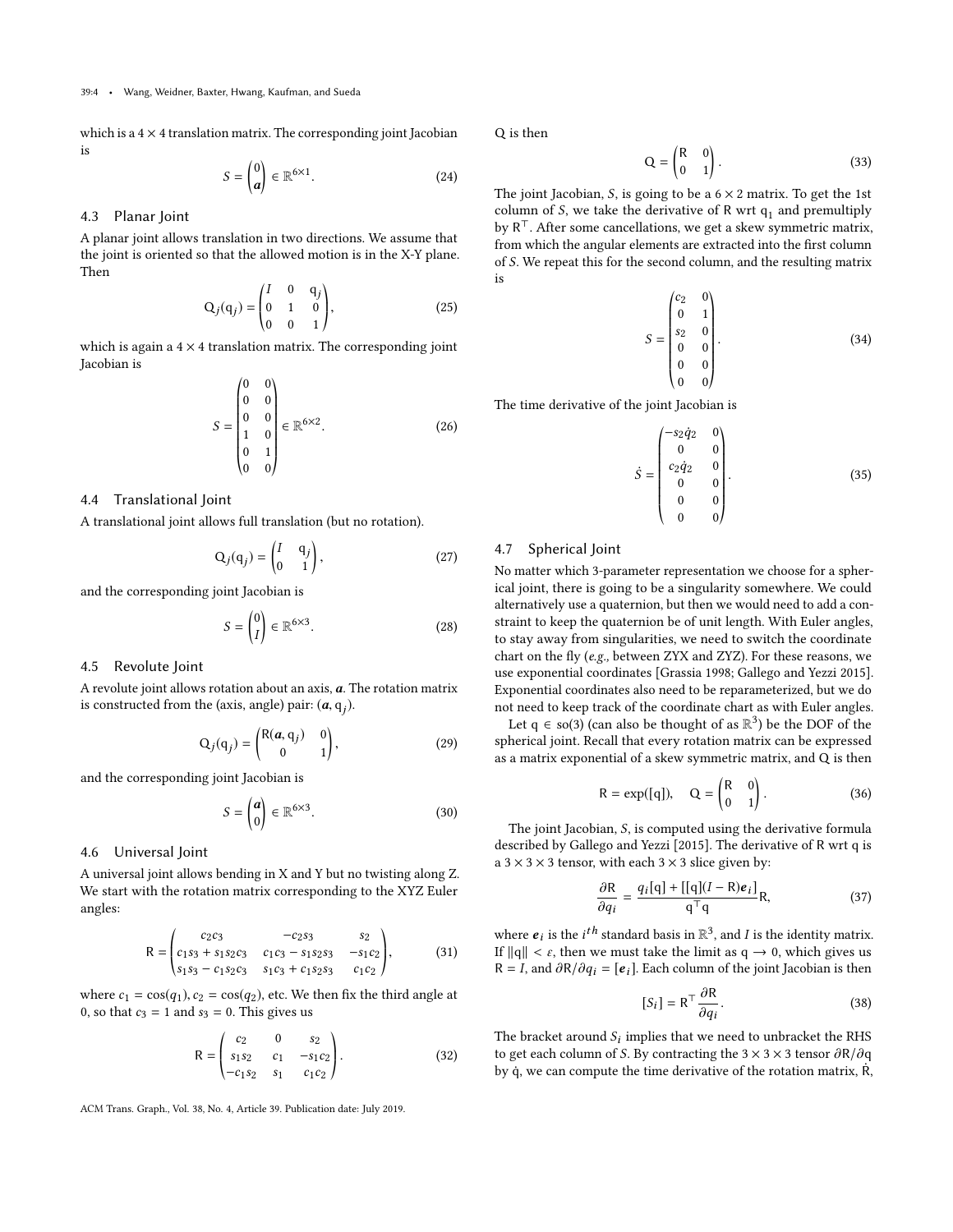which is needed for  $\dot{S}$ :

an

$$
\dot{\mathsf{R}} = \sum_{i} \frac{\partial \mathsf{R}}{\partial q_i} \dot{q}_i.
$$
 (39)

To aid in the derivation of  $\dot{S}$ , we first partition the derivative as

$$
\frac{\partial \mathbf{K}}{\partial q_i} = A_i \mathbf{R}, \quad A_i = (B_i + C_i)d,
$$
  
\n
$$
B_i = q_i[q], \quad C_i = [[q](I - \mathbf{R})\mathbf{e}_i], \quad d = \frac{1}{q^\top q}.
$$
\n(40)

<span id="page-4-1"></span>Then each column of  $\dot{S}$  can be expressed as

$$
[\dot{S}_i] = \dot{R}^\top A_i R + R^\top \dot{A}_i R + R^\top A_i \dot{R}
$$
  
\n
$$
\dot{A}_i = (\dot{B}_i + \dot{C}_i) d + (B_i + C_i) d
$$
  
\n
$$
\dot{B}_i = \dot{q}_i [q] + q_i [\dot{q}]
$$
  
\n
$$
\dot{C}_i = [[\dot{q}](I - R)e_i - [q] \dot{R}e_i]
$$
  
\n
$$
\dot{d} = \frac{-2q^\top \dot{q}}{(q^\top q)^2}.
$$
\n(41)

We still need to deal with singularities. Quoting [Grassia](#page-6-4) [\[1998\]](#page-6-4), "The exponential map has singularities on the spheres of radius  $2n\pi$ (for  $n = 1, 2, 3, \ldots$ ). This makes sense, since a rotation of  $2\pi$  about any axis is equivalent to no rotation at all—the entire shell of points  $2\pi$  distant from the origin (and 4, etc.) collapses to the identity in SO(3)." They then show that a good way to avoid singularities is to check if  $||q||$  is close to  $2\pi$  and if so, reparameterize as q =  $(1-2\pi/\|q\|)$ q. Whenever q is reparameterized, we must also update  $\dot{q}$ , S, and S. To do so, we first recompute S with [Eq. \(38\)](#page-3-1) using the reparameterized q. Then, we can compute the new velocities as  $\dot{q} = S^{-1} S_{\text{prev}} \dot{q}_{\text{prev}}$ . Finally, we can compute  $\dot{S}$  using [Eq. \(41\)](#page-4-1) with the new values of q and q.

#### 4.8 Free Joint

A free joint is a joint that is completely unconstrained. This is useful if we want a structure that is not affixed to the ground, in which case the root joint will be implemented as a free joint. To implement a free joint, we concatenate a spherical joint and a translational joint together:

$$
Q = Q_1 Q_2, \tag{42}
$$

 $Q = Q_1 Q_2,$  (42)<br>where  $Q_1 = Q_{\text{spherical}}$  and  $Q_2 = Q_{\text{translationnal}}$ . The corresponding joint Jacobian is

$$
S = \begin{pmatrix} \hat{S}_1 & 0 \\ -[q_2]\hat{S}_1 & I \end{pmatrix} \in \mathbb{R}^{6 \times 6},
$$
 (43)

where  $\hat{S}_1$  is the top three rows of  $S_1$ , and  $q_2 \in \mathbb{R}^3$  is the translational<br>DOE of joint 2. The time derivative of the Jacobian is DOF of joint 2. The time derivative of the Jacobian is

$$
\dot{S} = \begin{pmatrix} \hat{S}_1 & 0 \\ -[\dot{q}_2]\hat{S}_1 - [q_2]\hat{S}_1 & 0 \end{pmatrix},
$$
(44)

where  $\hat{\hat{S}}_1$  is the top three rows of  $\hat{S}_1$ , and  $\hat{q}_2$  is the (translational)<br>velocity of joint 2 velocity of joint 2.

## <span id="page-4-0"></span>5 ADVANCED JOINT TYPES

REDMAX also supports more advanced joint types, including the spline joint by [Lee and Terzopoulos](#page-6-2) [\[2008\]](#page-6-2).

#### 5.1 Composite Joint

The free joint can be seen as a special case of a composite joint, where two joints are composed together:  $Q = Q_1 Q_2$ . This can be interpreted as a chaining of two joints, with a massless body in between, with 1 as a parent of 2. The corresponding joint Jacobian is

<span id="page-4-2"></span>
$$
S = \begin{pmatrix} 2 \\ 1 \end{pmatrix} \text{Ad } S_1 \quad S_2 \in \mathbb{R}^{6 \times (n_1 + n_2)}, \tag{45}
$$

where  $n_1$  and  $n_2$  are the number of DOFs of joints 1 and 2, respectively and <sup>2</sup> Ad is the 6  $\times$  6 adjoint matrix that transforms from joint tively, and  ${}^{2}_{1}$ Ad is the 6  $\times$  6 adjoint matrix that transforms from joint 1's coordinate space to joint 2's coordinate space. The time derivative of the right term,  $S_2$ , is simply  $\dot{S}_2$ , which is computed by joint 2.<br>The time derivative of the left term is The time derivative of the left term is

<span id="page-4-3"></span>
$$
\frac{d}{dt}\left({}^{2}_{1}\text{Ad} S_{1}\right) = {}^{2}_{1}\text{Ad} S_{1} + {}^{2}_{1}\text{Ad} \dot{S}_{1}.
$$
 (46)

To compute  ${}^{2}_{1}\text{Ad}$ , note that joint 2 stores its transform wrt joint 1 (child wrt parent), which is  ${}^{1}_{2}$ Ad. The transform of the parent wrt to the child involves the inverse, and so we have

$$
{}_{1}^{2}\dot{\mathbf{A}}\mathbf{d} = -{}_{1}^{2}\mathbf{A}\mathbf{d} \, {}_{2}^{1}\dot{\mathbf{A}}\mathbf{d} \, {}_{1}^{2}\mathbf{A}\mathbf{d} \tag{47}
$$

<span id="page-4-4"></span>
$$
= -\frac{2}{1}Ad \frac{1}{2}Ad ad \left( \frac{2}{\phi_2} \right) \frac{2}{1}Ad \tag{48}
$$

$$
= -ad(S_2\dot{q}_2)^2 Ad. \tag{49}
$$

The twist of joint 2,  $^{2}\phi_{2}$ , is the spatial velocity of 2 wrt 1, which is the product S- $\dot{\phi}$ . For example if joint 2 is a translational joint then the product  $S_2 \dot{q}_2$ . For example, if joint 2 is a translational joint, then

$$
S_2 \dot{\mathbf{q}}_2 = \begin{pmatrix} 0 \\ \dot{\mathbf{q}}_2 \end{pmatrix} \in \mathbb{R}^6, \tag{50}
$$

which is a translation-only twist. Combining [Eq. \(45\),](#page-4-2) [Eq. \(46\),](#page-4-3) and [Eq. \(47\),](#page-4-4) the time derivative of  $S$  is, therefore,

$$
\dot{S} = \left(-\text{ad}\left(S_2\dot{q}_2\right)\right)^2_1 \text{Ad}\,S_1 + \left(\frac{2}{1}\text{Ad}\,\dot{S}_1\right)\dot{S}_2\right). \tag{51}
$$

Composite joints can be chained together. For example, a composite joint of three joints can be expressed as  $Q = Q_1(Q_2Q_3)$ .

#### 5.2 Spline Curve Joint

With REDMAx, it is easy to include more advanced joints, such as the Spline Joint by [Lee and Terzopoulos](#page-6-2) [\[2008\]](#page-6-2). We'll start by reviewing some basic spline concepts. For concreteness, we'll be using uniform cubic B-spline curves.

Let  $C \in \mathbb{R}^{3 \times 4}$  be the matrix of 4 consecutive control points:

$$
C = \begin{pmatrix} c_1 & c_2 & c_3 & c_4 \end{pmatrix},\tag{52}
$$

and let  $B \in \mathbb{R}^{4 \times 4}$  be the cubic B-spline basis matrix:

<span id="page-4-6"></span>
$$
B = \frac{1}{6} \begin{pmatrix} 1 & -3 & 3 & -1 \\ 4 & 0 & -6 & 3 \\ 1 & 3 & 3 & -3 \\ 0 & 0 & 0 & 1 \end{pmatrix} . \tag{53}
$$

Then the spline position at  $q \in [0, 1]$  can be written as

<span id="page-4-5"></span>
$$
\mathbf{x}(q) = CB\vec{q}, \quad \vec{q} = \begin{pmatrix} 1 \\ q \\ q^2 \\ q^3 \end{pmatrix}.
$$
 (54)

Other types of splines can be swapped in by replacing the basis matrix, B. If there are more than 4 control points, then the matrix C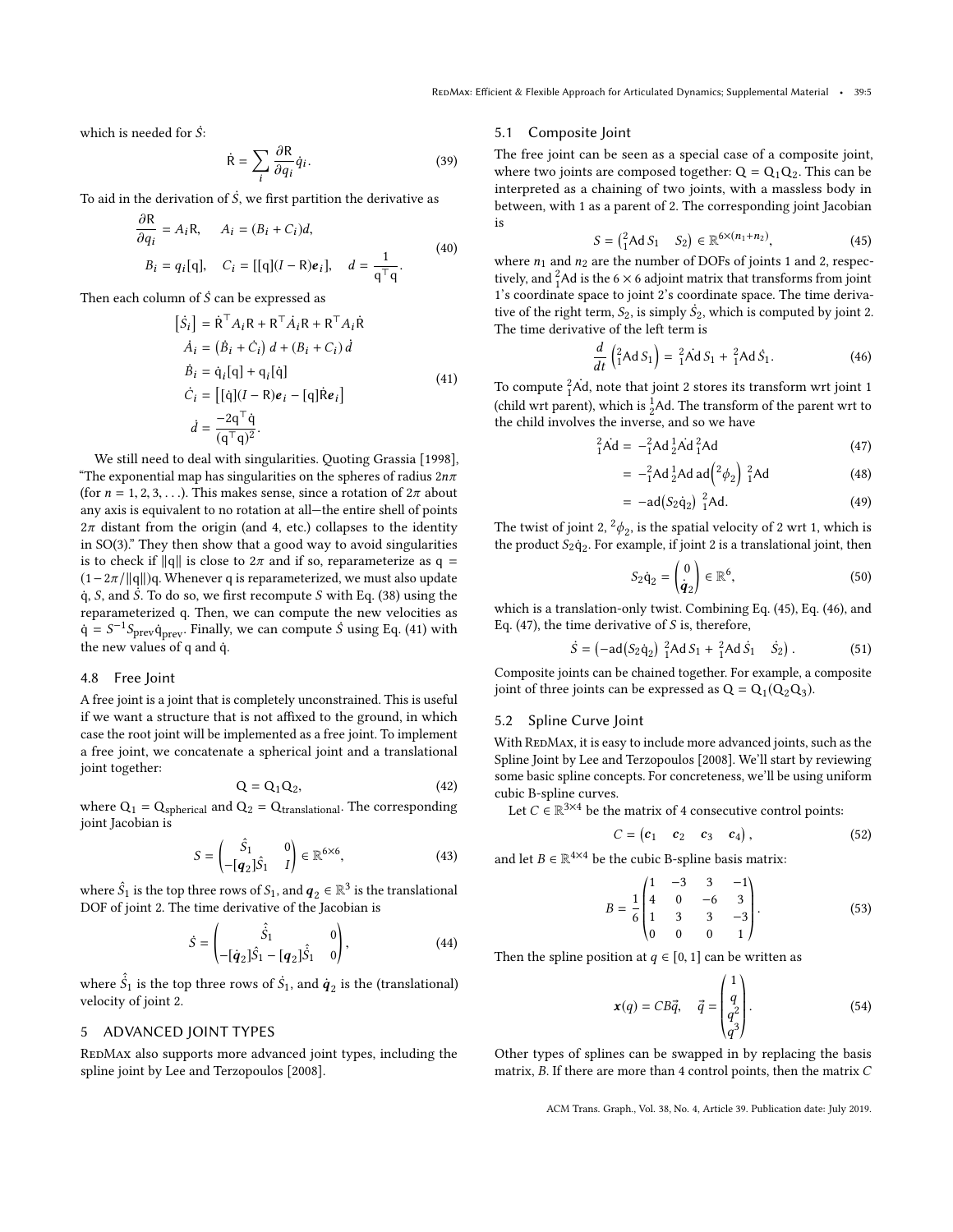needs to be updated so that the appropriate 4 control points make up the 4 columns of the matrix, and the spline parameter,  $q$ , must always be mapped to be between 0 and 1.

We can expand [Eq. \(54\)](#page-4-5) in terms of the control points,  $c_i$ :

<span id="page-5-0"></span>
$$
\mathbf{x}(q) = \mathbf{c}_1 B_1(q) + \mathbf{c}_2 B_2(q) + \mathbf{c}_3 B_3(q) + \mathbf{c}_4 B_4(q),\tag{55}
$$

where the basis function,  $B_i(q)$ , is the product of the  $i^{th}$  row of B and  $\vec{a}$ and  $\vec{q}$ .

The spline joint uses the cumulative form of basis functions, introduced by [Kim et al.](#page-6-6) [\[1995\]](#page-6-6):

<span id="page-5-1"></span>
$$
\mathbf{x}(q) = \mathbf{c}_1 \tilde{B}_1(q) + \Delta \mathbf{c}_2 \tilde{B}_2(q) + \Delta \mathbf{c}_3 \tilde{B}_3(q) + \Delta \mathbf{c}_4 \tilde{B}_4(q), \qquad (56)
$$

where the control point differences are computed as  $\Delta c_i = c_i - c_{i-1}$ . By equating [Eq. \(55\)](#page-5-0) and [Eq. \(56\),](#page-5-1) the cumulative basis functions,  $\tilde{B}_i(q)$ , are:

$$
\tilde{B}_4(q) = B_4(q) \n\tilde{B}_3(q) = B_3(q) + B_4(q) \n\tilde{B}_2(q) = B_2(q) + B_3(q) + B_4(q) \n\tilde{B}_1(q) = B_1(q) + B_2(q) + B_3(q) + B_4(q) = 1.
$$
\n(57)

The derivatives,  $\tilde{B}'_i(q)$  and  $\tilde{B}''_i(q)$ , are computed by differentiating  $\vec{q}$ :

$$
B'(q) = \frac{1}{6} \begin{pmatrix} -3 & 3 & -1 \\ 0 & -6 & 3 \\ 3 & 3 & -3 \\ 0 & 0 & 1 \end{pmatrix} \begin{pmatrix} 1 \\ 2q \\ 3q^2 \end{pmatrix}, \quad B''(q) = \frac{1}{6} \begin{pmatrix} 3 & -1 \\ -6 & 3 \\ 3 & -3 \\ 0 & 1 \end{pmatrix} \begin{pmatrix} 2 \\ 6q \end{pmatrix},
$$
\n(58)

where we have removed the zero entries from  $\vec{q}'$  and  $\vec{q}''$ , and the corresponding columns from  $R$ corresponding columns from B.

With the spline joint, instead of control *points*  $c_i \in \mathbb{R}^3$ , we have the cumulative form Eq. (56) control frames  $C_i \in SE(3)$ . We use the cumulative form, [Eq. \(56\),](#page-5-1) but instead of subtracting to get the control point differences, we use the matrix logarithm to get the control frame differences. Following [Eq. \(56\),](#page-5-1) the joint matrix can be expressed using products of exponentials instead of additions:

$$
Q(q) = C_1 \exp \left( \Delta C_2 \tilde{B}_2(q) \right) \exp \left( \Delta C_3 \tilde{B}_3(q) \right) \exp \left( \Delta C_4 \tilde{B}_4(q) \right),\tag{59}
$$

where the control frame differences are computed using logarithms:  $\Delta C_i = \log(C_{i-1}^{-1} C_i).$  The recursive means

The recursive method for computing the corresponding joint Jacobian,  $S = [Q^{-1}(\partial Q/\partial q)]$ , and Hessian,  $\partial S/\partial q$ , are given in the appendix of the spline ignts paper II as and Terzopoulos 2008. the appendix of the spline joints paper [\[Lee and Terzopoulos 2008\]](#page-6-2), which we reproduce in [Alg. 4](#page-5-2) for reference. Once we compute ∂S/∂q, S can be computed using the chain rule:  $\dot{S} = (\partial S/\partial q)\dot{q}$ .

#### 5.3 Spline Surface Joint

For the spline surface joint (called the multi-DOF spline joint by [Lee](#page-6-2) [and Terzopoulos](#page-6-2) [\[2008\]](#page-6-2)), we will again use uniform cubic B-splines, and we will limit ourselves to  $n = 2$ , which means we have a tensor product surface:

$$
f(C, q_1, q_2) = \vec{q}_1^\top B^\top C B \vec{q}_2, \quad \vec{q}_i = \begin{pmatrix} 1 & q_i & q_i^2 & q_i^3 \end{pmatrix}^\top, \quad (60)
$$

where B is the spline basis matrix from [Eq. \(53\),](#page-4-6) and C is the  $4 \times 4$  matrix of control values. The derivatives of the tensor product surface

<span id="page-5-2"></span>Algorithm 4 Cubic Spline Joint transform, Jacobian, and Hessian

1: Q = C<sub>1</sub> exp( $\Delta C_2 \tilde{B}_2(q)$ )<br>2. S =  $\Delta C_2 \tilde{B}'(q)$ 2:  $S = \Delta C_2 \tilde{B}'_2(q)$ 3:  $\partial S/\partial q = \overline{\Delta C_2 \tilde{B}_2''(q)}$ 4: **for**  $i = 3, 4$  **do**<br>5:  $Q_i = \exp(i$ 5:  $Q_i = \exp(\Delta C_i \tilde{B}_i(q))$ 6:  $Q = QQ_i$ 7:  $\text{Ad}_i = \text{Ad}(\text{Q}_i^{-1})$ 8:  $ad_i = ad(S)$ <br>9:  $S = AC_i \tilde{B}'$ 9:  $S = \Delta C_i \tilde{B}'_i(q) + A d_i S$ 10:  $\partial S/\partial q = \Delta C_i \tilde{B}_i''(q) + A d_i \left( \partial S/\partial q + ad_i \Delta C_i \tilde{B}_i(q) \right)$ 11: end for

are:

$$
\vec{q}'_i = \begin{pmatrix} 0 & 1 & 2q_i & 3q_i^2 \end{pmatrix}^\top, \quad \vec{q}''_i = \begin{pmatrix} 0 & 0 & 2 & 6q_i \end{pmatrix}^\top,
$$
  
\n
$$
\frac{\partial f}{\partial q_1} = \vec{q}'_1^\top B^\top C B \vec{q}_2, \quad \frac{\partial f}{\partial q_2} = \vec{q}_1^\top B^\top C B \vec{q}'_2,
$$
  
\n
$$
\frac{\partial^2 f}{\partial q_1^2} = \vec{q}''_1^\top B^\top C B \vec{q}_2, \quad \frac{\partial^2 f}{\partial q_2^2} = \vec{q}_1^\top B^\top C B \vec{q}''_2,
$$
  
\n
$$
\frac{\partial^2 f}{\partial q_1 q_2} = \frac{\partial^2 f}{\partial q_2 q_1} = \vec{q}'_1^\top B^\top C B \vec{q}'_2,
$$
\n(61)

In the multi-DOF spline joint, [Lee and Terzopoulos](#page-6-2) [\[2008\]](#page-6-2) suggest using splines to process the 3 rotational and 3 translational degrees of freedom individually. They also suggest putting the translational basis in front of the rotational basis, so that the resulting transformation matrix behaves more intuitively. (*I.e.*,  $E = TR$  is more intuitive than  $E = RT$ , because the translation values in T go directly into the last column of the E matrix rather than being rotated by R.) The 6 basis vectors are then:

 $0.85$ 

$$
\hat{e}_1 = \begin{pmatrix} 0 \\ 0 \\ 0 \\ 1 \\ 0 \end{pmatrix}, \quad \hat{e}_2 = \begin{pmatrix} 0 \\ 0 \\ 0 \\ 0 \\ 1 \\ 0 \end{pmatrix}, \quad \hat{e}_3 = \begin{pmatrix} 0 \\ 0 \\ 0 \\ 0 \\ 1 \end{pmatrix},
$$

$$
\hat{e}_4 = \begin{pmatrix} 1 \\ 0 \\ 0 \\ 0 \\ 0 \\ 0 \end{pmatrix}, \quad \hat{e}_5 = \begin{pmatrix} 0 \\ 1 \\ 0 \\ 0 \\ 0 \\ 0 \end{pmatrix}, \quad \hat{e}_6 = \begin{pmatrix} 0 \\ 0 \\ 1 \\ 0 \\ 0 \\ 0 \end{pmatrix}.
$$

$$
(62)
$$

 $0.55$ 

The resulting transformation is a spline-weighted product of the matrix exponentials of these basis vectors:

$$
Q(q) = \prod_{k=1}^{6} \exp(\hat{e}_k f(C_k, q)),
$$
 (63)

where  $C_k \in \mathbb{R}^{4\times4}$  is matrix of control values for the  $k^{th}$  basis. For example C, through C are the x u and z positions of the 16 control example,  $C_1$  through  $C_3$  are the x, y, and z positions of the 16 control frames. By multiplying the rotations together, the spline frame acts as XYZ Euler angles, and so [Lee and Terzopoulos](#page-6-2) [\[2008\]](#page-6-2) warn against

ACM Trans. Graph., Vol. 38, No. 4, Article 39. Publication date: July 2019.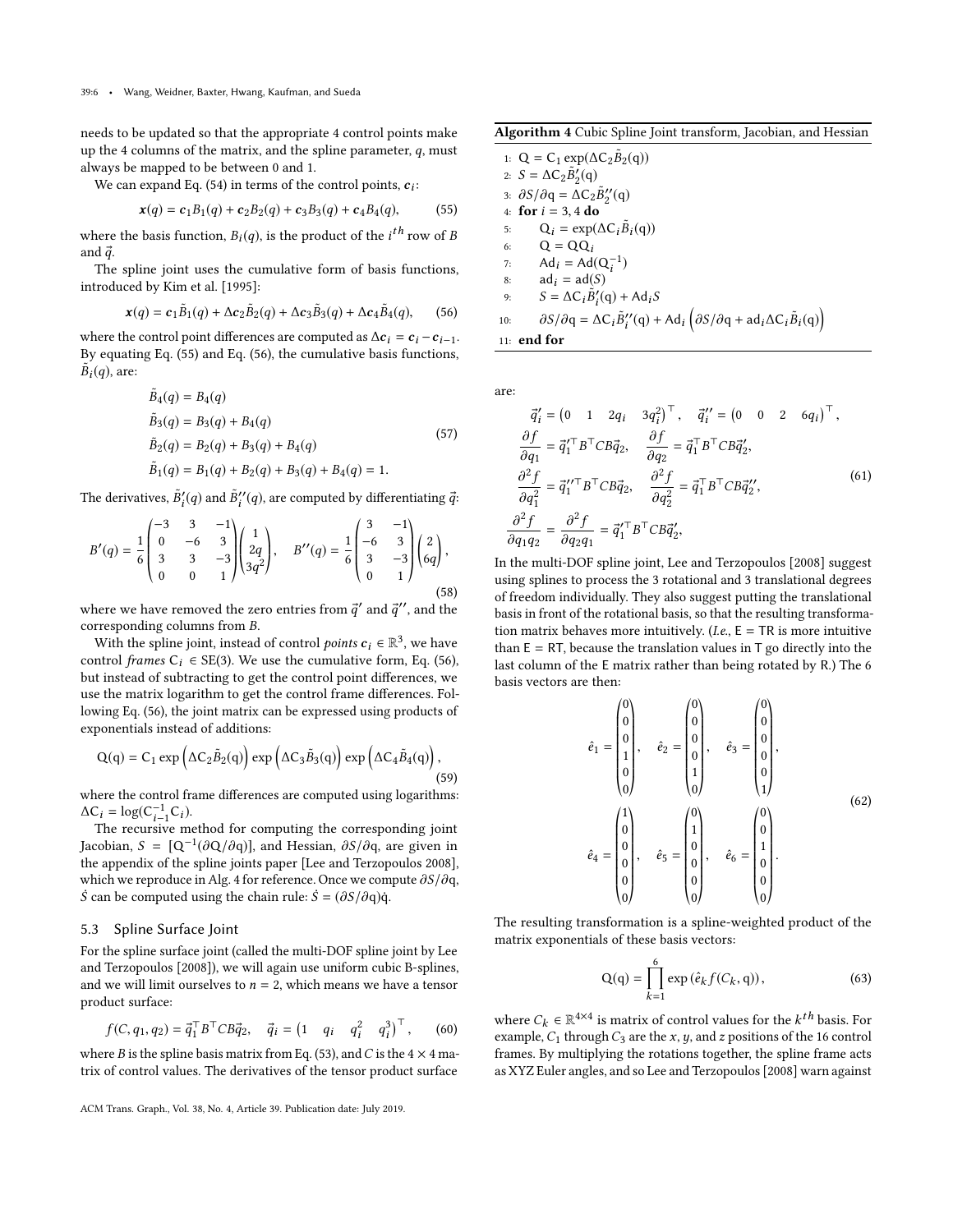<span id="page-6-7"></span>Algorithm 5 Cubic Spline Surface Joint transform, Jacobian, and Hessian

1:  $Q = \exp(\hat{e}_1 f(C_1, q))$ 2: **for**  $i = 1, 2$  **do**<br>3: //  $S_i$  is the 3: // S<sub>i</sub> is the i<sup>th</sup> column of S;  $\partial f_i = \frac{\partial f}{\partial q}$ ∂qi 4:  $S_i = \hat{e}_1 \partial f_i(C_1, q) \in \mathbb{R}^6$ 5: **for**  $j = 1, 2$  **do**<br>6: //  $\partial S_{ij}$  is the 6: //  $\partial S_{ij}$  is the  $(i, j)^{th}$  column of  $\partial S/\partial q$ ;  $\partial^2 f_{ij} = \frac{\partial^2 f}{\partial q_i Q}$  $\partial q_i q_j$ 7:  $\partial S_{ij} = \hat{e}_1 \partial^2 f_{ij}(C_1, \mathbf{q}) \in \mathbb{R}^6$ <br>end for 8: end for 9: end for 10: **for**  $k = 2, \dots, 6$  **do**<br>11:  $Q_k = \exp(\hat{e}_k f))$ 11:  $Q_k = \exp(\hat{e}_k f(C_k, q))$ <br>
12:  $Q = QQ$ 12:  $Q = QQ_k$ 13:  $Ad_k = Ad(Q_k^{-1})$ 14: **for**  $i = 1, 2$  **do**<br>15:  $ad_i = ad(S)$ 15:  $ad_i = ad(S_i)$ <br>
16:  $S_i = \hat{e}_k \partial f_i(C_i)$ 16:  $S_i = \hat{e}_k \partial f_i(C_k, \mathbf{q}) + \mathbf{A} \mathbf{d}_k S_i$ <br>  $\mathbf{for} \quad i = 1, 2, \mathbf{d} \mathbf{q}$ 17: **for**  $j = 1, 2$  **do**<br>18:  $\partial S_{ij} = \hat{e}_k \partial^i$ 18:  $\partial S_{ij} = \hat{e}_k \partial^2 f_{ij}(C_k, \mathbf{q}) + \text{Ad}_k(\partial S_{ij} + \text{ad}_i \hat{e}_k \partial f_j(C_k, \mathbf{q}))$ 19: end for 20: end for 21: end for

gimbal locks. This should not be a problem as long as the rotations are small ( $< \pi/4$ ).

The joint Jacobian,  $S \in \mathbb{R}^{6 \times 2}$ , and Hessian,  $\partial S/\partial q \in \mathbb{R}^{6 \times 2 \times 2}$ , can computed recursively as shown in Alg 5. Once we compute be computed recursively, as shown in [Alg. 5.](#page-6-7) Once we compute  $\partial S/\partial q$ , S can be computed using the chain rule:  $\dot{S} = (\partial S/\partial q)\dot{q}$ , which is a tensor product. In MATLAB notation, this can be written as Sdot =  $dSdq(:,:,1)*qdot(1) + dSdq(:,:,2)*qdot(2)$ .

#### 6 RECURSIVE HYBRID DYNAMICS

For reference, we show in [Alg. 6](#page-6-8) the recursive hybrid dynamics algorithm by [Kim and Pollard](#page-6-0) [\[2011\]](#page-6-0), with minor notational changes. Here,  $j$  refers to joint frame,  $p$  refers to the parent of  $j$ ,  $c$  refers to a child of j, and i refers to the body owned by j.

List of symbols:

- $q_j, \dot{q}_j, \ddot{q}_j \in \mathbb{R}^{n_j}$ : generalized position, velocity, acceleration of the joint of the joint.
- $\tau_j \in \mathbb{R}^{n_j}$ : torque (or generalized force) on joint.
- $\bullet$   $\frac{p}{q}$  $\frac{p}{f}$ E ∈ SE(3): Transformation matrix from  $p$  to  $j$ , a function of  $\mathfrak{q}_j$ .

• 
$$
S_j = \begin{pmatrix} p_E - 1 \frac{d_j^p E}{d q_1} & \cdots & p_E - 1 \frac{d_j^p E}{d q_{n_j}} \end{pmatrix} \in \mathbb{R}^{6 \times n_j}
$$
: Jacobian of  $f^p$ , viewed in *j*.

- viewed in *j*.<br>●  $V_j \in \text{se}(3)$ : twist at the joint. The twist at the body center is  $i\phi_i = i\text{Ad }V_j$  and vice-versa.
- $\dot{V}_j \in \text{se}(3)$ : Component-wise time derivative of  $V_j$ .
- $\dot{M}_j \in \mathbb{R}^{6 \times 6}$ : Body inertia at the joint. Since the joint is not at the body center, it is not diagonal. It can be calculated from body-centered inertia as  $M_j = \int_{j}^{i} A d^{\top} M_i \int_{j}^{i} A d$ .

<span id="page-6-8"></span>Algorithm 6 Recursive Hybrid Dynamics 1: **while** forward traversal **do**  $\rho =$  parent joint of *j*  $\overline{2}$ : p  $j<sup>p</sup>$ E = function of q<sub>j</sub> 3:  $V_j = \frac{j}{p} Ad V_p + S_j \dot{q}_j$ 4:  $\eta_j = \text{ad}(V_j) S_j \dot{q}_j + \dot{S}_j \dot{q}_j$ 5: end while 6: **while** backward traversal **do**  $\triangleright c = \text{child joint of } j$ <br>7:  $\hat{M}_i = M_i + \sum_c {}^c A d^T \Pi_c {}^c A d$ 7:  $\hat{M}_j = M_j + \sum_c^c A d^T \Pi_c^c{}_j^c A d^c$ 8:  $\hat{\mathcal{B}}_j = -\mathbf{a}(\nabla_j)^\top \mathbf{M}_j \nabla_j - \mathbf{F}_j^{\text{ext}} + \sum_c c_j^c \mathbf{A} \mathbf{d}^\top \beta_c$ 9: if prescribed acceleration then 10:  $\Pi_j = \hat{M}_j$ <br>  $\theta = \hat{\phi}$ 11:  $\beta_j = \hat{\mathcal{B}}_j + \hat{\mathcal{M}}_j(\eta_j + S_j \ddot{q}_j)$ <br>12. **also** 12: else 13:  $\Psi_j = (S_j^\top \hat{M}_j S_j)^{-1}$ 14:  $\Pi_j = \hat{M}_j - \hat{M}_j S_j \Psi_j S_j^\top \hat{M}_j$ <sup>j</sup>SjΨjS 15:  $\beta_j = \hat{\mathcal{B}}_j + \hat{\mathcal{M}}_j \left( \eta_j + S_j \Psi_j \left( \tau_j - S_j^\top \left( \hat{\mathcal{M}}_j \eta_j + \hat{\mathcal{B}}_j \right) \right) \right)$ 16: end if 17: end while 18: **while** forward traversal **do**  $\rho =$  parent joint of j<br>19: **if** prescribed acceleration **then** if prescribed acceleration then 20:  $\dot{V}_j = \frac{j}{p} \text{Ad} \dot{V}_p + S_j \ddot{q}_j + \eta_j$ 21:  $\mathsf{F}_j = \hat{\mathsf{M}}_j \dot{\mathsf{V}}_j + \hat{\mathcal{B}}_j$ 22:  $\tau_j = S_j^\top F_j$ 23: else 24:  $\ddot{q}_j = \Psi_j \left( \tau_j - S_j^\top \hat{M}_j \left( \frac{j}{p} A d \dot{V}_p + \eta_j \right) - S_j^\top \hat{B}_j \right)$ 25:  $\dot{V}_j = \frac{j}{p} \text{Ad} \dot{V}_p + S_j \ddot{q}_j + \eta_j$ 

26:  $\mathsf{F}_j = \mathsf{\hat{M}}_j \mathsf{\dot{V}}_j + \mathsf{\hat{B}}_j$ 

27: end if 28: end while

- $F_j \in$  dse(3): Generalized force acting on the joint due to the connection to the parent, viewed in  $j$ . (dse(3) is the space of generalized forces acting on SE(3))
- F<sup>ext</sup> ∈ dse(3): Generalized external force viewed in *i*. Gravity can be calculated as  $F_j^{\text{ext}} = j$  Ad<sup>⊤</sup>  $F_i^{\text{grav}}$ , where  $F_i^{\text{grav}}$  is the  $\int_{i}^{\text{grav}}$ , where  $F_{i}^{\text{grav}}$  $i$ <sup>grav</sup> is the force of gravity acting on the body center (zeros in the top three rows and  $mg$  in the bottom three rows).

## REFERENCES

- <span id="page-6-3"></span>R. Featherstone. 1983. The Calculation of Robot Dynamics Using Articulated-body Inertias. INT J ROBOT RES 2, 1 (1983), 13–30.
- <span id="page-6-5"></span>G. Gallego and A. Yezzi. 2015. A Compact Formula for the Derivative of a 3-D Rotation in Exponential Coordinates. J. Math. Imaging Vision 51, 3 (2015), 378–384.
- <span id="page-6-4"></span>F. S. Grassia. 1998. Practical Parameterization of Rotations Using the Exponential Map. J. Graph. Tools 3, 3 (March 1998), 29–48. J. Kim. 2012. Lie Group Formulation of Articulated Rigid Body Dynamics. Technical
- <span id="page-6-1"></span><span id="page-6-0"></span>Report. Carnegie Mellon University. J. Kim and N. S. Pollard. 2011. Fast Simulation of Skeleton-driven Deformable Body
- Characters. ACM Trans. Graph. 30, 5, Article 121 (Oct. 2011). M.-J. Kim, M.-S. Kim, and S. Y. Shin. 1995. A General Construction Scheme for Unit
- <span id="page-6-6"></span>Quaternion Curves with Simple High Order Derivatives. In Annual Conference Series (Proc. SIGGRAPH). ACM, New York, NY, USA, 369–376.
- <span id="page-6-2"></span>S.-H. Lee and D. Terzopoulos. 2008. Spline Joints for Multibody Dynamics. ACM Trans. Graph. 27, 3, Article 22 (Aug. 2008).

ACM Trans. Graph., Vol. 38, No. 4, Article 39. Publication date: July 2019.